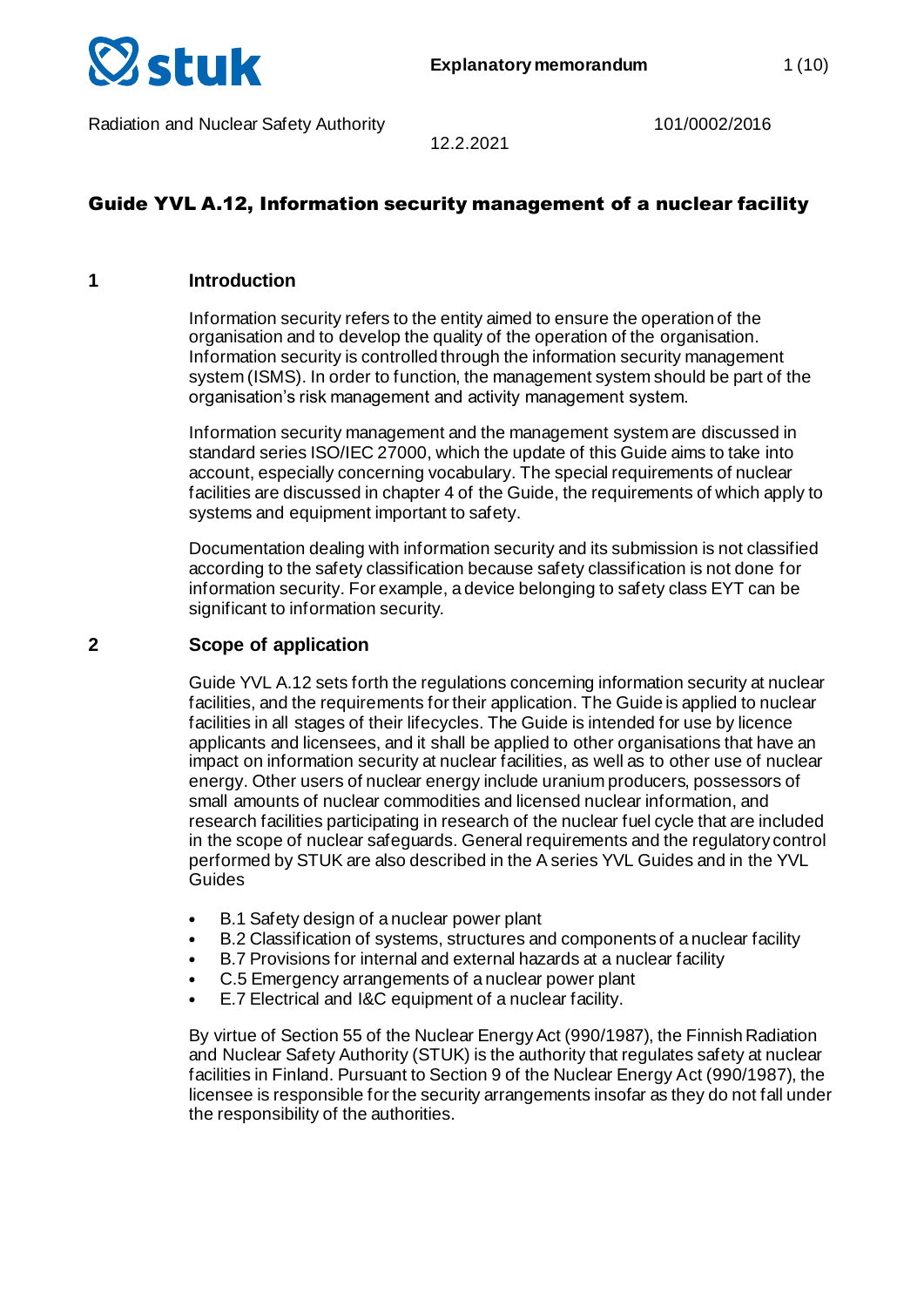

12.2.2021

## **3 Justifications of the requirements**

The general obligations concerning security arrangements are presented in the Nuclear Energy Act (990/1987) and the Radiation and Nuclear Safety Authority Regulations on the Security in the Use of Nuclear Energy (STUK Y/3/2020) and on the Safety of a Nuclear Power Plant (STUK Y/1/2018). The international nuclear industry agreements that have been signed by Finland, other intergovernmental agreements, and the commitments made by Finland also include a number of obligations.

Guide YVL A.12 presents requirements for the information security management of a nuclear facility and specifies requirements presented in Regulation STUK Y/3/2020. According to Section 4(5) of Regulation STUK Y/3/2020, the updated version of Regulation STUK Y/3/2016, which replaced the Government Decree on Security in the Use of Nuclear Energy (734/2008), *appropriate information security principles shall be used in the design and maintenance of systems and components*. Otherwise, the provisions of the Act on the Openness of Government Activities (621/1999) on the publicity of documents shall apply, and this also covers information security. The nondisclosure obligation regulated in Section 78 of the Nuclear Energy Act applies to the plans concerning nuclear security arrangements.

The Guide uses terms *licensee* and *licence applicant* due to the different phases of the life cycle of a nuclear facility, among other things. Even if a requirement concerns the licensee, it also obliges the licence applicant (e.g. requirement 312).

#### **3.1 Chapter 3 Information security management**

Information security management can be used to describe the organisation's actions and methods to demonstrate the organisation's commitment to the maintenance and development of information security. Guide YVL A.12 presents requirements for an information security management system, in which external actors and their responsibilities shall be taken into consideration in addition to the description of the information security organisation. The organisation shall identify the stakeholders relevant for the information security management system (e.g. subcontractors, consultants and contractors) and the requirements set by them. The requirements of Guide YVL A.12 are in line with standard ISO/IEC 27001.

The licence applicant shall understand its operating environment and decide on the application and restrictions of the information security management system in order for the system's functionalities to correspond with actual conditions. The interfaces and dependencies of operations carried out by both the licensee and other organisations shall be described in the documentation.

#### **3.1.1 Section 3.1 Information security management system**

The licensee shall define the information security management policy, which may be an individual document or part of a larger set of documentation. Based on the policy, the licensee shall create an information security management system that is part of the management system. The management system specifies information security principles, among other things.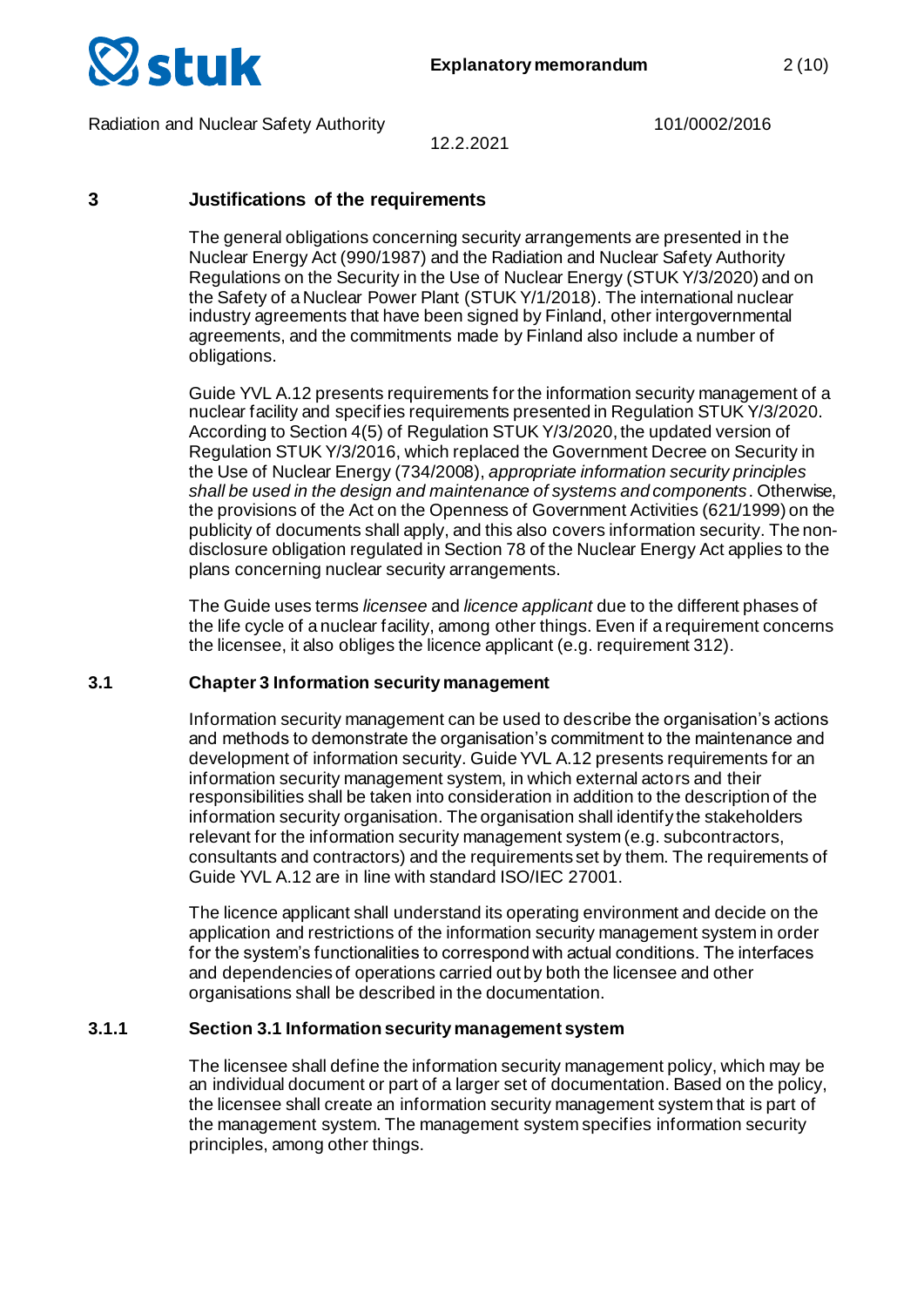

12.2.2021

The information security management system shall cover the actions and procedures related to information security. The previous version of the Guide (2013) used terms *administrative* and *technical information security*, while the new Guide only uses term *control* in accordance with standard ISO/IEC 27000. When preparing the information security management system, international and national standards shall be taken into account. Standards are listed in the references of Guide YVL A.12.

The purpose of the information security management system is to maintain and develop secure processes that take into account the target maturity for the organisation's processes and the boundary conditions set by it. The management system shall cover all equipment and systems relevant for information security. The information security management system includes information systems, communications systems and electrical and I&C systems. The equipment in the system may be networked or self-standing. Even if the management of the office network and plant I&C network in itself were separated, the management system shall cover the entire plant environment along with connection points.

The information security management system shall include the guidance and supervision of external resources in terms of information security. Personnel background checks must be carried out and access rights to the systems and premises must be limited according to the task. At the end of employment, the rights shall be removed in a timely manner; the measure also manages the insider threat.

The information security management system shall include the objectives for information security. Objectives refer to compliance with the principle of continuous improvement. Continuous monitoring and the maintenance of objectives shall be paid attention to, as threats to information security are constantly changing. The implementation plans shall include the responsibilities and duties of the different parties involved, required resources, implementation/maintenance schedules and actions as well as the evaluation and development of actions.

According to Guide YVL A.12, information shall be protected against unauthorised use, modification and deletion as required by the classification. The information security audit tool (KATAKRI) and the VAHTI instructions provide the means and procedures used to protect non-public information given to the licensee by the authorities. The procedures according to Council Decision 2013/488/EU (modified via Decisions 2014/233/EU and (EU) 2019/2247) shall also be used to protect non-public information given to the licensee by the authorities. The processing and storage of confidential documents shall be in accordance with their classification.

Before disclosure of documentation containing information that is safety-classified by an authority, confidential or derived from these types of information to a third party, the licensee or licence applicant shall apply for the approval of the authority that created the material for disclosure of the information.

In connection with the update, the requirements of instruction YVL A.12 on the protection of objects have been rewritten, but the requirement level has not changed in practice. The licensee shall carry out and maintain a risk and threat assessment in accordance with the management system. On the basis of the assessment, the assets to be protected shall be identified and adequate controls shall be defined for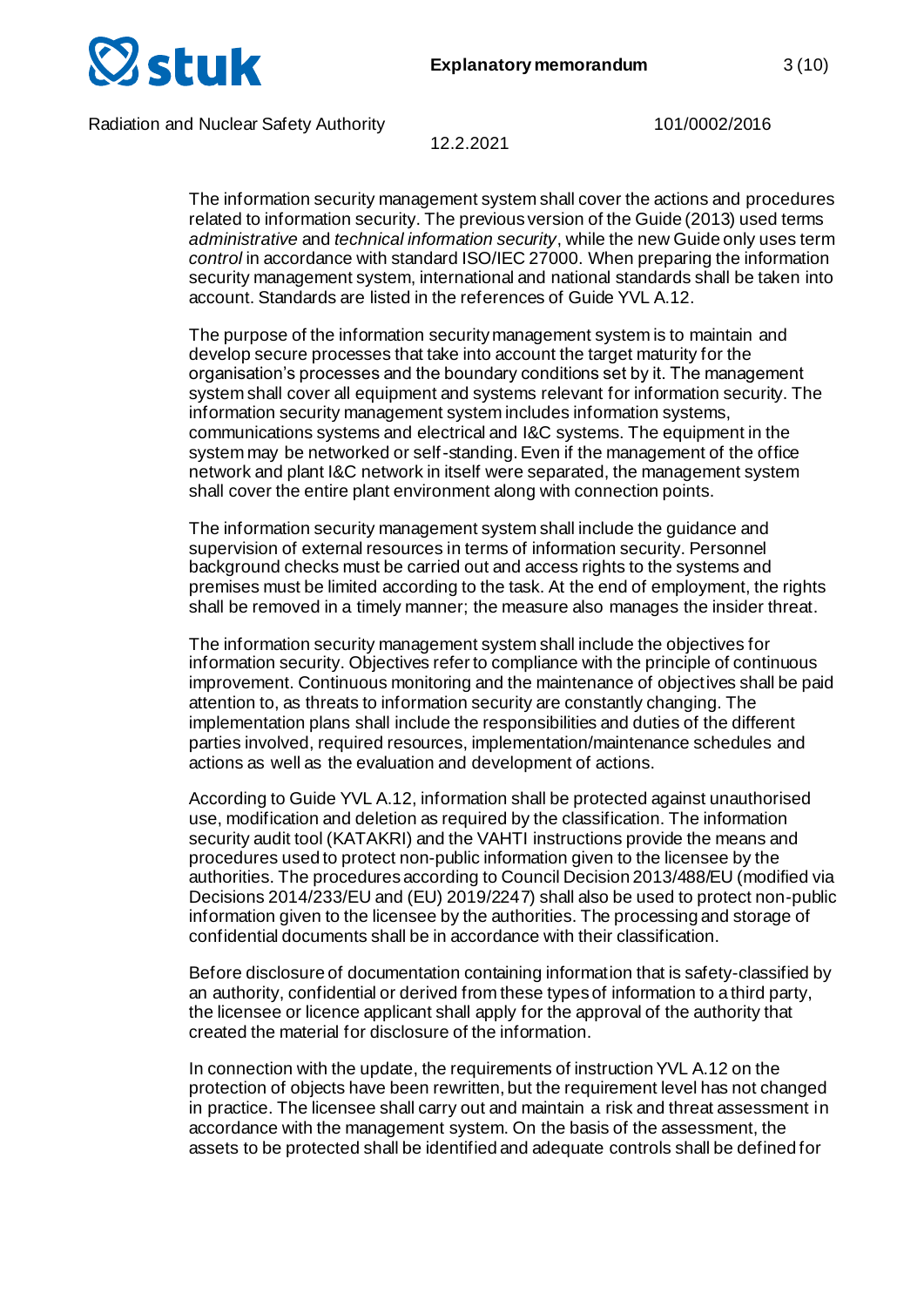

12.2.2021

them. Requirements 314 and 315 refer to threat and risk assessment, analysis, controls and methods. Controls and methods can only be chosen after analysing what threat or risk they are intended to address. When conducting a threat and risk assessment, the failure analyses required by Guide YVL B.1 may be used as a basis for assessing the impact of information security breaches. However, these failure analyses do not necessarily cover all effects of intentional activity. In addition to information security experts, experts in plant processes and in I&C and electrical systems should be involved in the impact assessment of I&C and electrical systems.

Guide YVL A.12 does not require classification, categorisation into zones or any other predefined model for the risk assessment or for the protected assets, but the licensee shall determine the appropriate method for its own plant and operations. For example, IAEA Guideline NSS 17 provides examples of categorising assets into zones. Although no actual zones are required, requirements 405a–h of YVL A.12 require a physically unidirectional connection between the security system and other I&C architecture and between the I&C architecture and the external network. In addition to the actual I&C systems, any computers necessary for the maintenance and periodic testing of systems and equipment, as well as various design tools, shall be taken into account when evaluating the assets to be protected. Requirement 404 explicitly requires that electrical and security surveillance systems as well as emergency communication systems shall also be protected. In addition to the systems and equipment mentioned above, related information, such as the documentation and parameters of the systems, shall be adequately protected in accordance with requirement 404a.

#### **3.1.2 Resource management**

Work planning, sufficient resources and employees' training and expertise have also been recognised as important from the point of view of information security. Requirements for the training of nuclear personnel are presented in Guide YVL A.3 (e.g. requirements 311a and 605). Requirement 322 of Guide YVL A.12 specifies the training and competence of persons responsible for information security. According to requirement 321, the key personnel and resources related to information security management shall be employed or owned by the licensee. According to requirement 323, the level of information security and assignment of responsibilities of both the licensee and external resources shall be at a level that at least corresponds to the licensee's standards for similar activities.

Guide YVL A.12 specifies the requirements presented in Guide YVL A.3 for resources and competence with regard to two matters. In accordance with requirement 321, the key personnel or resources related to information security shall be directly employed or owned by the licensee. If the operation or maintenance of information systems is outsourced, the risks of outsourcing shall be assessed. In addition, requirement 323 requires the supplier to have at least the level of information security that corresponds to the licensee's standards for the activity to be outsourced. It should be noted that different functions, such as the maintenance of design tools or parametrisation of security surveillance systems at the plant, may have different levels of information security requirements.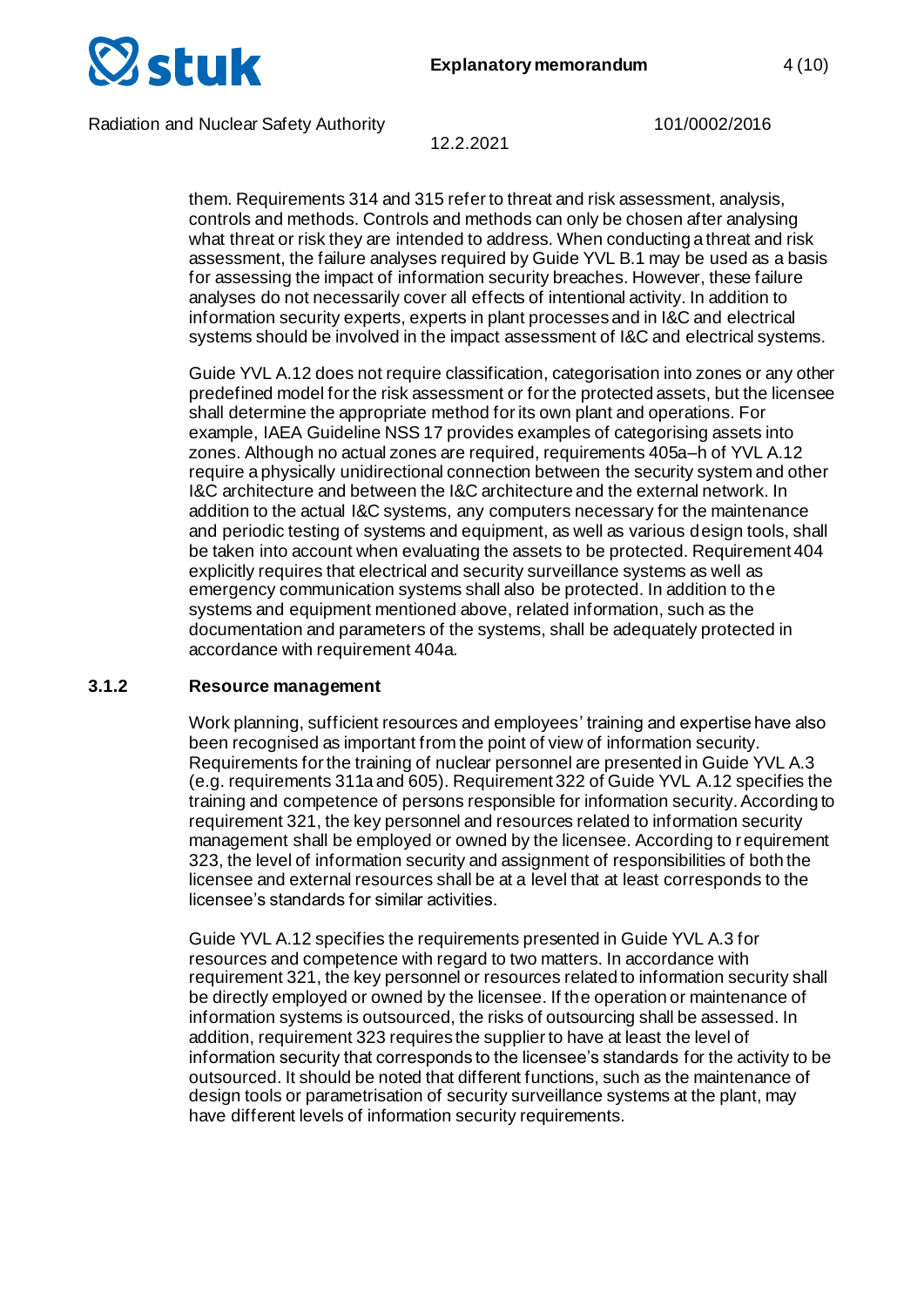

12.2.2021

#### **3.1.3 Section 3.4 Assessments, audits and reviews of the information security management system**

In order to verify the adequacy of the information security management system, the licensee shall arrange an annual self-assessment. The self-assessment may be carried out by area, but in such a way that all areas of the management system are covered over a period of three years.

In addition to the self-assessments, the licensee shall organise an independent extensive information security audit over a period of four years. For this purpose, the licensee shall assemble a group of experts independent of its activities. Due to the independence of the expert group, special attention needs to be paid to its orientation and the scope and depth of the inspection.

The licensee shall notify STUK of any self-assessments, independent assessments, audits and reviews in good time to allow STUK to monitor their implementation at its discretion. The audits and reviews and their results shall be documented. The documents shall be accessible to inspection by STUK, for example, on the licensee's premises.

## **3.1.4 Section 3.5 Improving the information security management system**

The principle of continuous improvement shall be applied to the information security management system. Continuous improvement shall utilise and take into account the operating experience from information security management in the licensee's own field of business and other fields of business. The information security knowledge of the licensee shall be up-to-date. The safety impact of new threats shall be assessed proactively.

The management shall promote ways to develop and maintain the safety culture that involve the entire personnel in the implementation and continuous improvement of the information security management system. This can also be seen as part of the safety culture. The old version of the Guide mentioned the licensee's management, but the current version emphasises that the management of other actors must also ensure that the information security management system is complied with and improved within their own organisations. The licensee's management shall ensure that any improvements made to the management system are aligned with the set goals.

#### **3.2 Chapter 4 Protecting systems that are important to safety**

The information security and architecture of any equipment and systems that affect the safety of a nuclear facility, such as the information systems, communications systems and electrical and I&C systems, shall be designed and implemented in a manner that employs sufficient physical, technological and administrative security arrangements to prevent unauthorised access as well as is reasonably achievable.

Systems and equipment that directly or indirectly affect the information security of the nuclear facility shall be identified and their significance to information security assessed. Systems that do not directly affect nuclear safety, but through which indirect influence is possible, must therefore also be taken into account when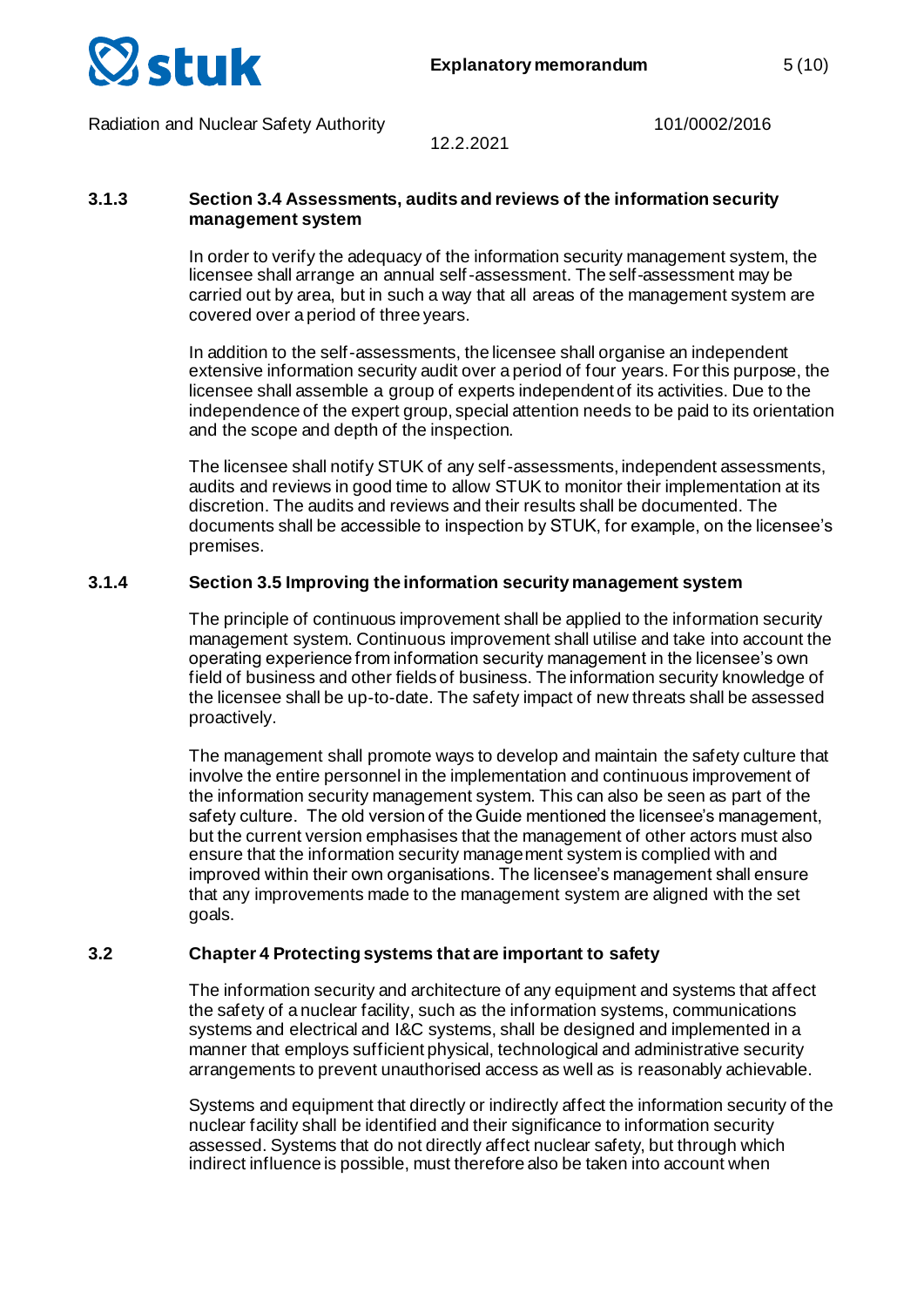

12.2.2021

assessing the significance of these systems. Such systems may include an office network, design tools and databases and security surveillance systems. Special attention needs to be paid to the information security significance of computers needed for the maintenance or parametrisation of systems.

Information security has become more important in nuclear safety. Electrical I&C equipment is being replaced by manufacturers' solutions that incorporate more information technology. Information security shall be ensured for equipment incorporating information technology at all stages of the plant's life cycle, from design to construction and further from commissioning to decommissioning. When making individual modifications or major improvements during operation, the security significance of the equipment shall be taken into account and, on the other hand, its potential significance in relation to the original design criteria shall be understood. The necessary information security management methods are different at different stages of the life cycle and, when entering a new stage, due account shall be taken in advance of any changes that may be required to the management methods.

Access to electrical and I&C rooms shall be controlled in such a way that only the persons concerned have access to these rooms and that visits can be traced. According to requirement 403b, changes in software, parameters and databases of systems and equipment shall be traceable. Tracing does not necessarily imply a technical solution, which, especially in the case of older equipment, would not necessarily be possible.

The installation of unauthorised devices and software shall be prevented in accordance with requirements 403 and 403a. The installation of devices and possible software related to the maintenance, testing or calibration of the system or device is in principle permitted at the agreed time.

The equipment and systems of the nuclear facility and the security surveillance systems and the emergency preparedness communication systems shall be protected in accordance with the level of the information security zones and the security zones required by YVL A.11. As regards the zones, their safety significance in view of plant safety and controlled communication between the zones shall be taken into account.

Networked equipment covers all devices that are connected to other devices by means of a network or cable that can be used for communication. The related cabling and communications shall be protected against unauthorised actions.

The necessary management methods to protect the various systems and the information contained in the information system shall be assessed in accordance with requirements 314–316a. Regardless of the risk assessment, requirement 404 requires the protection of certain systems, but does not specify the level of protection.

In addition to these, requirements 405–406b explicitly require certain protections in addition to other management methods. IAEA guide NSS-17 requires systems to be divided into security zones. Several models, as the one mentioned above, have five zones. Guide YVL A.12 does not lay down requirements for the division of systems into different zones and, as a result, for the number of zones. However, in the case of two systems, data transfer is restricted in the same way as in the IAEA zone model.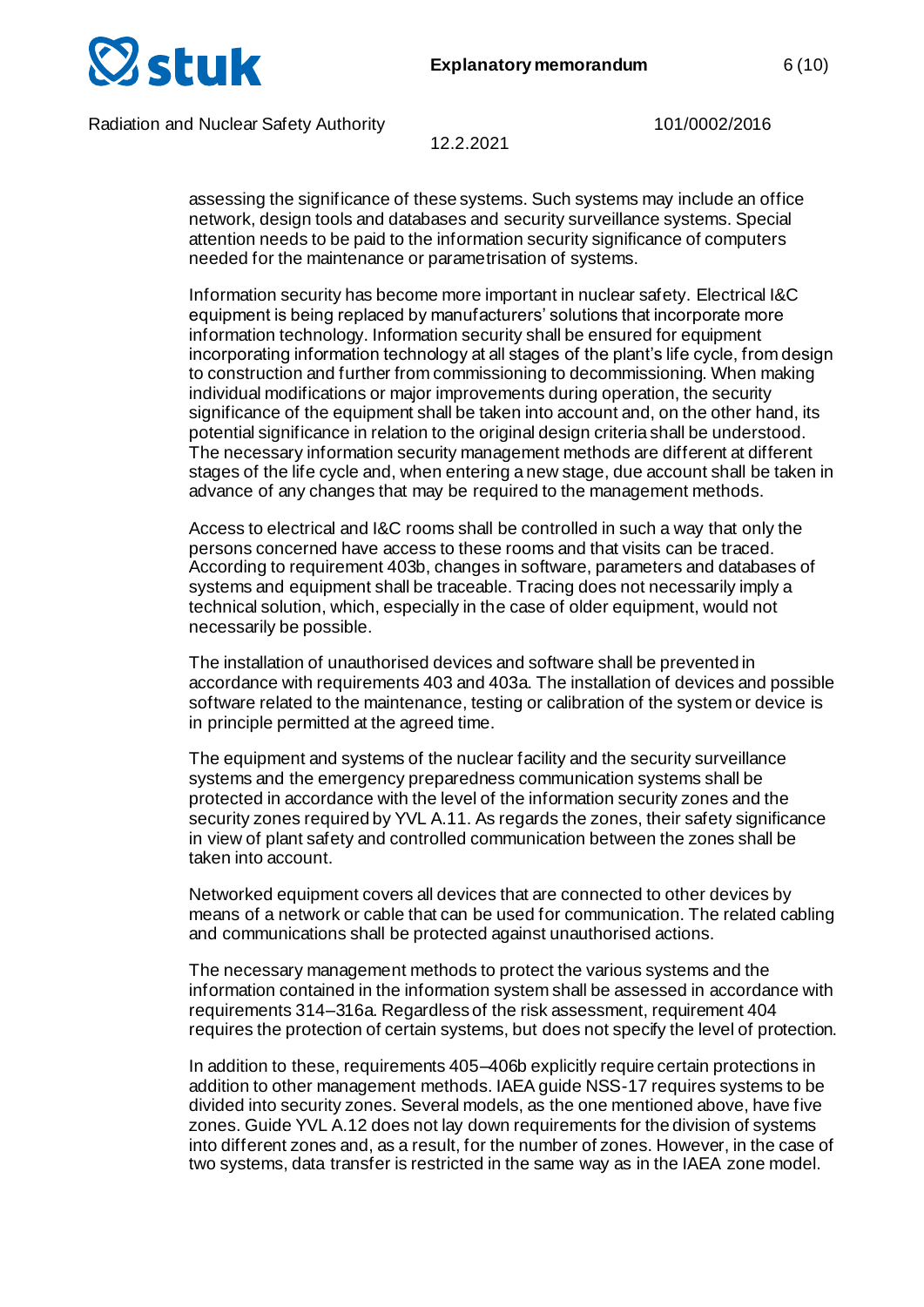

12.2.2021

The protection system shall be separated from the other I&C systems, the same as the I&C architecture from the administrative information systems. The separation shall take place by implementing unidirectional data transfer so that data transfer is blocked by a separator physically enforcing unidirectional communication, such as a data diode. A software-based arrangement of unidirectional data transfer shall not be considered sufficient. For the other zones, requirement 405a requires the best possible separation that can be achieved in practice. Although no zoning is required in Guide YVL A.12, it is, however, in practice one good way to implement the division of systems into smaller and more manageable sub-entities. However, information security zoning shall not be confused with the above-mentioned security zones required by Section 4 of STUK Regulation Y/3/2020.

The physical and logical separation of the networks and the monitoring of the communication taking place in the networks shall be implemented as well as is practically achievable, while taking the security significance and the technical limitations of the I&C systems into consideration. In the case of the I&C systems, the network separation rules and communication control restrictions usually come from the supplier of the I&C system platform, in which case the networks shall be designed in accordance with these rules and restrictions.

No physical possibility shall exist for the establishment of a data transfer connection to the software-based systems important to the safety of a nuclear facility from outside the system. Requirement 5206 of Guide YVL B.1 prohibits wireless connections in safety functions.

According to requirement 406, the possibility of an individual person installing a malicious functionality in several redundant devices or systems shall be restricted. The requirement shall be observed both in the design and technical implementation of the system and in the administrative procedures during use. It is worth noting that it is precisely a question of restricting the possibility, not of prohibiting it. Also here, the selected I&C system platforms may offer built-in functionalities or, correspondingly, make it difficult to meet the requirement.

Requirement 406b requires the detection of the disabling of a protection function or the installing of a malicious function. The I&C system platforms used in the higher safety classes typically include appropriate self-diagnostics. In addition, periodic tests may, depending on their scope, detect abnormal functioning of the protection functions.

Information security shall be ensured during all stages of the system's life cycle. The licensee shall also pay attention to proactive information security and to the collection and exploitation of operating experience. The systems and their interconnections shall be designed so that only those functions that are necessary for the performance of operations in question are available. Requirement 404b requires a reassessment of the information security requirements at the plant and system level in connection with plant modifications. Although a minor modification may not necessarily require a new plan for principles, a reassessment of the information security requirements shall be carried out in any case.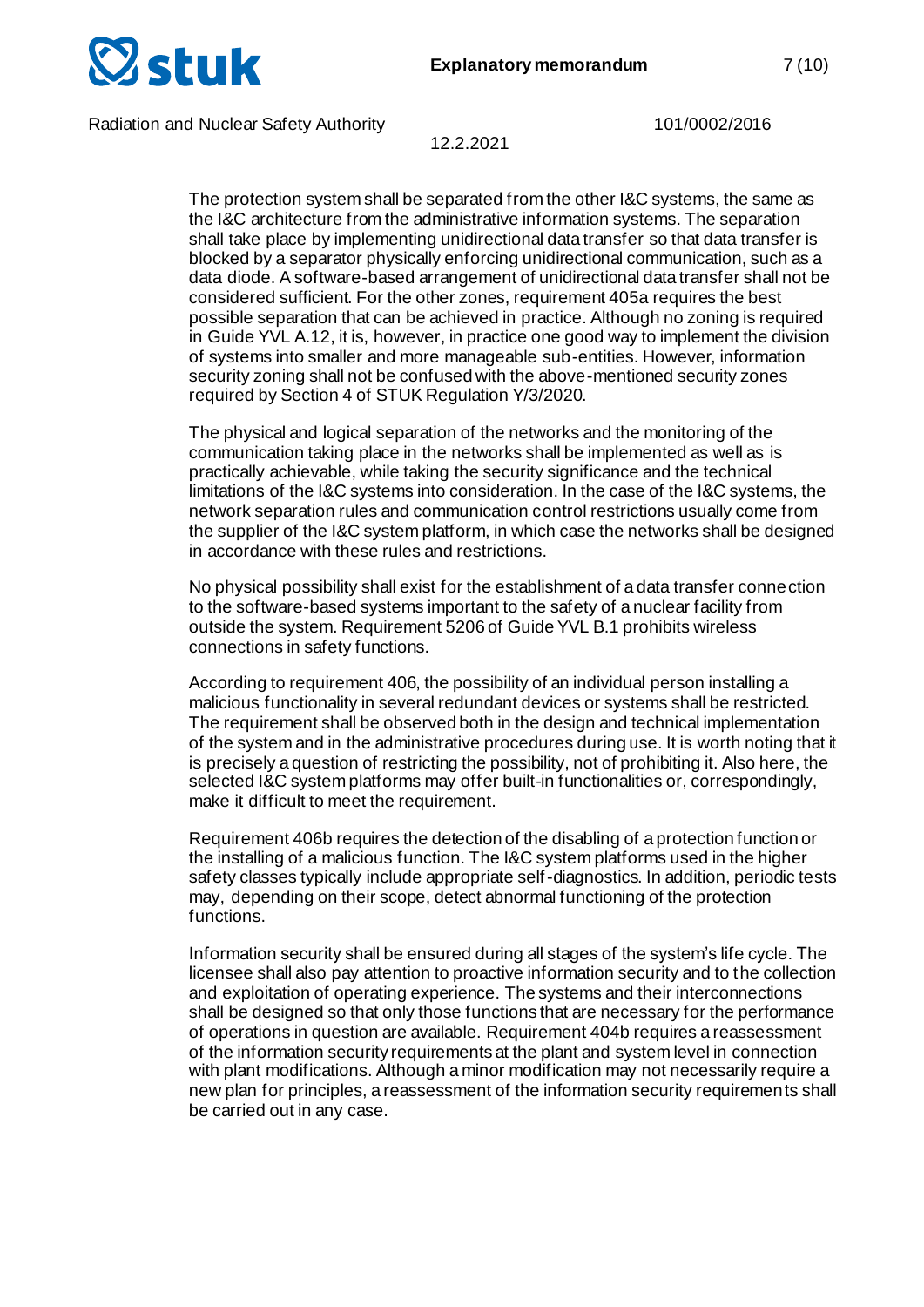

#### 12.2.2021

## **3.2.1 Section 4.4 Management of information security events**

It shall be possible to monitor information security events, such as logins, communication and data transfer, and save related data. In addition, the information security management system shall describe the procedures for identifying, investigating and processing information security events.

Procedures shall be put in place for reporting information security deviations. In accordance with requirement 417, STUK shall be notified without delay of any information security deviations that are significant in view of safety. Requirement 327 specifies that when assessing deviations, special attention shall be paid to repeated observations and deviations. The root causes of such observations and deviations shall be evaluated, and any corrective and preventive actions shall be implemented in a manner that makes it possible to bring repeated deviations under control.

Procedures shall be put in place for reporting information security deviations. STUK shall be informed of information security deviations that have taken place and of possible threats, events and phenomena. Any deviations significant in view of safety shall be reported without delay.

## **3.2.2 Section 4.5 Access control**

Access control shall have related management principles. The purpose of regular review of access rights is to keep access rights up-to-date, documented and correct in terms of tasks. This is particularly emphasised when work tasks change or a person leaves the organisation. Administrator privileges of different systems shall be limited to the minimum number of persons by applying the "need to know" principle, which is commonly used in the security arrangements. Access shall only be granted when it is required to perform work tasks. The password policy of access rights shall be specified, and it shall take into account the technological constraints of different systems and devices, including the length of the password. Further instructions can be found, for example, in the Vahti Guide.

With regard to external resources, secure data processing refers to the security of equipment, the control of access rights and instructions on operating procedures and the control of compliance with them.

#### **3.2.3 Section 4.6 Information security testing of systems**

Section 4.6 of the YVL Guide requires that advanced testing methods be used to test networked systems that are important for information security. Examples of advanced testing systems can be found in IAEA guide NSS 17. When designing information security testing, attention shall be paid to comprehensive factory testing, as on-site testing can be very limited or pose a significant risk to individuals or the plant.

The information security of the systems related to the supervision of security arrangements shall be tested. Information security testing can also be performed during the drills arranged to demonstrate the effectiveness of security arrangements pursuant to Guide YVL A.11.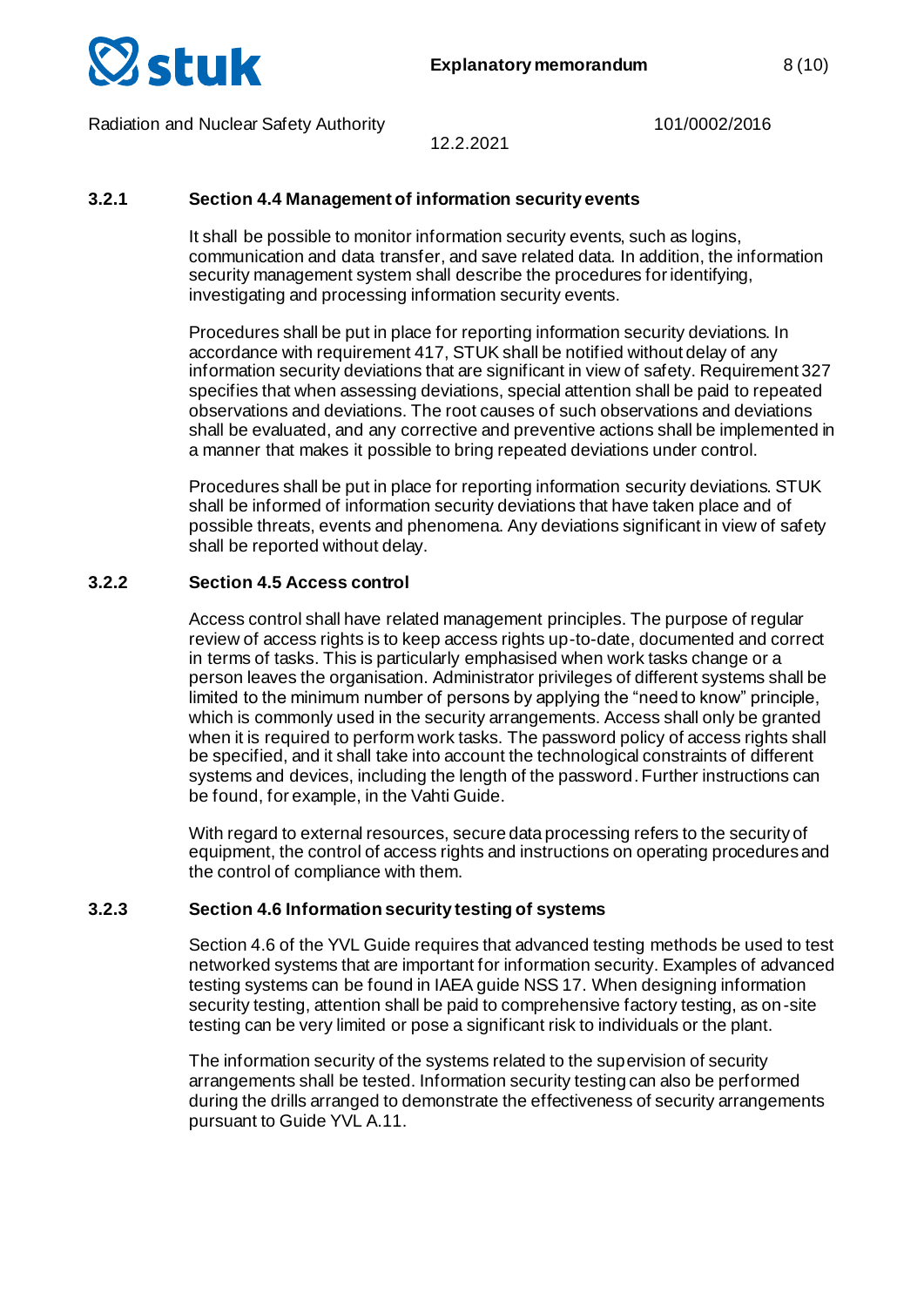

12.2.2021

The qualification and testing of I&C system platforms, electrical and I&C equipment and systems shall also take into account the testing of information security. Advanced testing methods shall be used to test networked systems that are important for information security.

If new and old systems are combined, it is important to assess the information security of the combination.

#### **3.3 Chapter 5 Documents to be submitted for regulatory oversight by the Radiation and Nuclear Safety Authority**

The regulatory oversight procedures of the Radiation and Nuclear Safety Authority targeting the licensee's information security management system are presented in Chapter 5. This chapter presents the documents to be submitted to STUK at the various stages of the life cycle of a nuclear facility, STUK statements and inspections and other forms of supervision.

In the construction licence phase, the information security requirements, system-level information security plans and system design requirements, including a description of the connections between the systems, among others shall be submitted. According to requirement 608 of YVL B.1, it shall be possible to make the requirement specifications of systems on the basis of the construction licence phase documentation. Not all system-specific requirements have necessarily been established yet, but the system requirements derived from the upper level should be. The construction licence application may explain in more detail in which areas the requirements may be deficient.

## **4 International provisions concerning the scope of the Guide**

"IAEA NSS 17 Computer Security at Nuclear Facilities (TechDoc)" is the most significant reference. Guide YVL A.12 takes into account the procedures set out therein.

The preparation of the Guide has taken into account the standards in the ISO/IEC 27000 series and in the IEC 62443 series.

Other noteworthy standards:

- IEC 62645:2014 Nuclear power plants Instrumentation and control systems Requirements for security programmes for computer-based systems
- IEC 62859:2016 Nuclear power plants Instrumentation and control systems Requirements for coordinating safety and cybersecurity.

## **5 Impacts of the Tepco Fukushima Dai-ichi accident**

Guide YVL A.12 was first published in 2013 after the Fukushima accident, so the requirements have been taken into account from the outset.